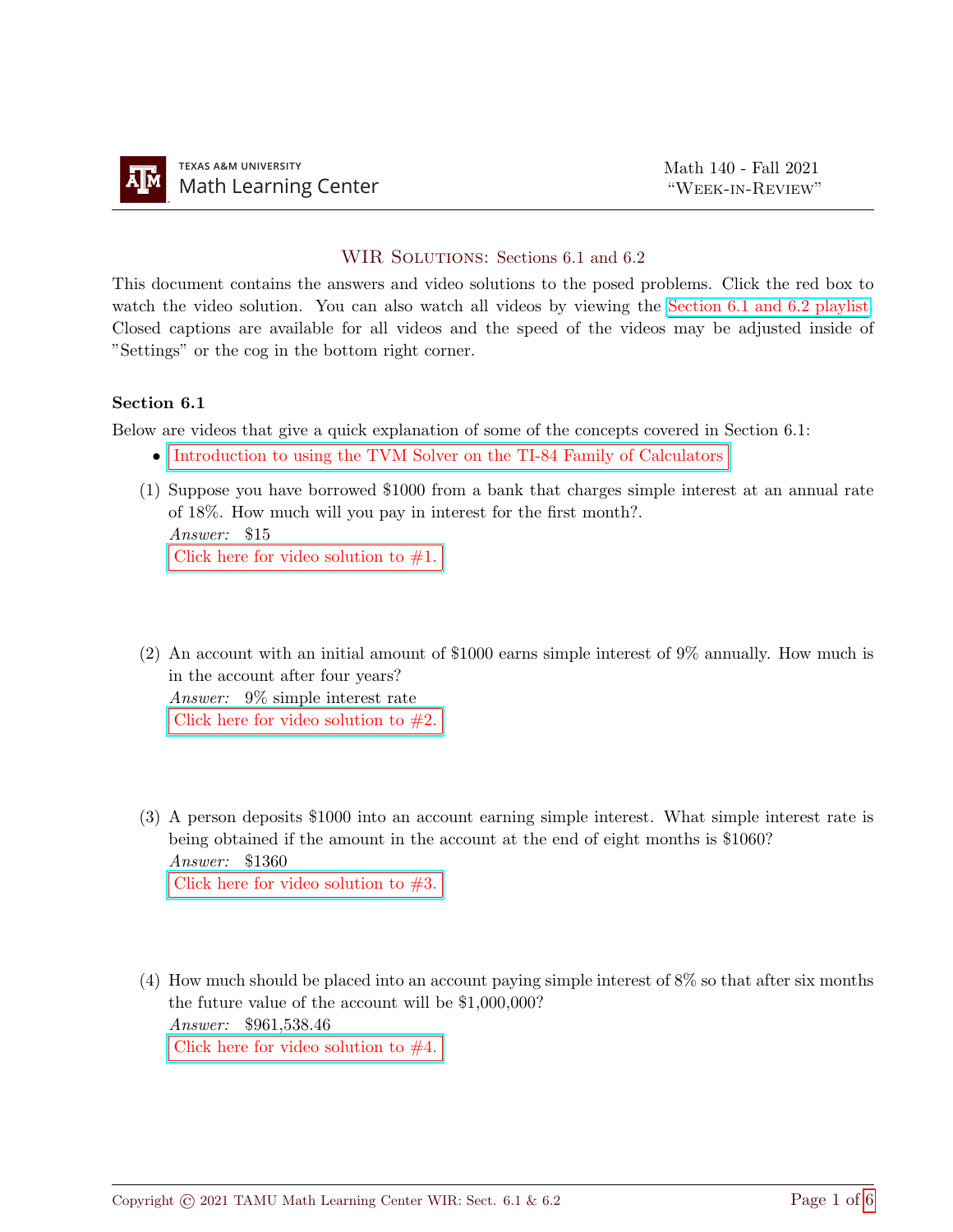- (5) Suppose that \$20,000 is deposited into an account that yields an annual interest rate of 6.5%. How much will be in the account after 3 years if the account earns simple interest? How much will be in the account after 3 years if the account is compounded quarterly? How much more interest did the account earn when it was compounded quarterly? Answer: After 3 years with simple interest the amount in the account is \$23,900. After 3 years compounded quarterly the amount in the account is \$24,268.15. There is \$358.15 more in the account when it is compounded quarterly compared to simple interest. Click here for video solution to  $#5$ .
- (6) Suppose that \$20,000 is deposited into an account that yields an annual interest rate of 6.5%. How much will be in the account after 3 years if interest on the account is compounded continuously?

Answer: \$24,306.22

- (7) You have \$5000 in an account that pays 7.2% interest. The money remains in the bank for 9 years. How much is in the account at the end of the 9 years if the account is:
	- (a) compounded monthly?
	- (b) compounded daily?
	- (c) compounded continuously?
	- (d) How much interest is earned with each of the different compounding periods?

Answer:

- (a) \$9540.08
- (b) \$9557.96
- (c) \$9558.57
- (d) Interest earned for the account compounded monthly is \$4540.08, daily is \$4557.96, and compounded continuously is \$4558.57.

Click here for video solution to  $#7$ .

(8) One bank advertises a nominal rate of 7.1% compounded semiannually. A second bank advertises a nominal rate of 7% compounded daily. What are the effective yields for each bank. In which bank would you deposit your money to earn the most interest?

Answer: The first bank has an effective yield of 7.226%. The second bank has an effective yield of 7.25%. Because the effective yield in the second bank is higher, you should deposit the money in the second bank.

Click here for video solution to  $#8$ .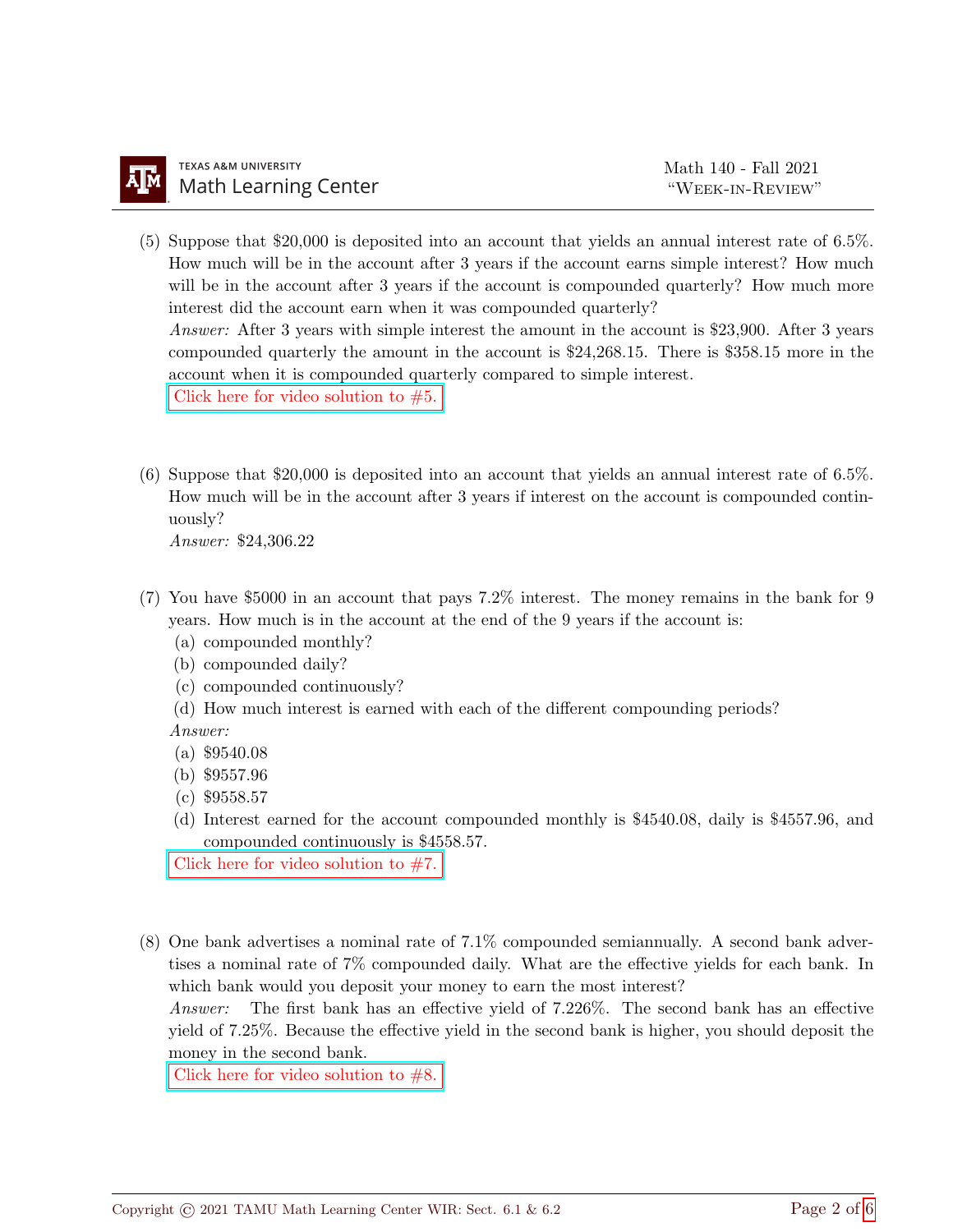- (9) Jane is debating on two different investment options shown below. Which option will optimize her investment?
	- Option 1: Purchase a CD that matures in 12 years and pays interest upon maturity at the rate of 10% per year compounded daily.

• Option 2: Purchase a zero-coupon CD that will triple her investment in the same period. Answer: Option 1 will optimie the value of the investment.

Click here for video solution to  $#9$ .

## Section 6.2

(10) Francisco deposits \$100 every month into an annuity at 5% annual interest compounded monthly, for 9 years. Find the future value and the amount of interest earned during this period. Round to the nearest penny.

Answer: The future value of the account is \$13,604.32. The interest earned on the account is \$2804.32.

Click here for video solution to  $#10$ .

(11) Daisey wants to save \$20,000 for a down payment on a car after she graduates from college. She opens an annuity at 2.25% annual interest compounded quarterly for 5 years. What is her quarterly payment?

Answer: \$947.61

Click here for video solution to  $#11$ .

- (12) Molly's parents want to put money into a college fund, so she can better afford the cost of college. Her family figures they can afford to save \$300 per month. They find a bank that offers a 4.05% annual interest, compounded monthly. How many years do they need to plan to invest the money to have \$40,000 in the account when Molly goes to college. Answer: It will take about 9.2 years for the account to grow to \$40,000. Click here for video solution to  $#12$ .
- (13) You owe \$6000 on a credit card that charges 21% annual interest compounded monthly on the unpaid balance. If you make monthly payments of \$120, how long will it take to pay it off? How much interest is paid in all? How much do you owe after 5 years of making payments? Answer: It will take 10 years to pay off the credit card. \$8400 is paid in interest. \$4435.68 is still owed after 5 years of making payments.

Click here for video solution to  $#13$ .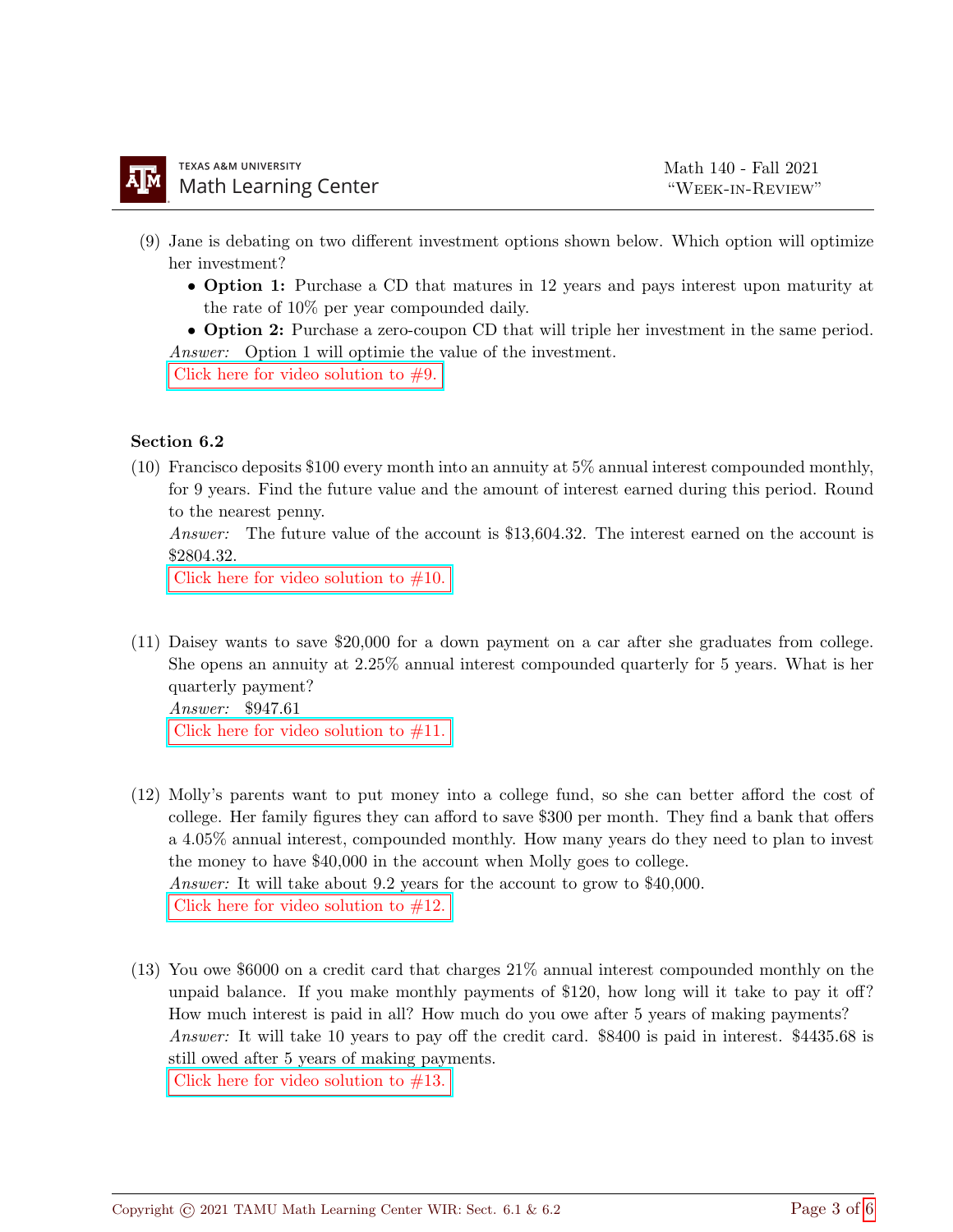(14) You have announced to your company that you will retire in one year. Your pension plan requires the company to pay you \$40,000 in a lump sum at the end of one year and every year thereafter until your demise. The company makes the assumption that you will live to receive 25 payments. Interest rates are 5% per year compounded annually. What amount of money should the company set aside now to ensure that they can meet their pension obligations to you?

Answer: \$563,757.78 Click here for video solution to  $#14$ .

- (15) You wish to purchase a house that costs \$130,000. You make a down payment of \$20,000 and finance the remainder for 30 years at 5.1% annual interest compounded monthly on the unpaid balance.
	- (a) What are your monthly payments? Answer: \$597.24
	- (b) How much interest is paid in all? Answer: \$105,006.40
	- (c) How much of the first payment is paid toward interest and how much is paid toward the current principle of the account?

Answer: Paid toward interest is \$467.50. Paid toward the principle is \$129.74.

(d) Suppose you finance the house over 15 years instead of 30. What is the monthly payment and how much do you pay in total interest? How does the interest paid on a 15-year mortgage compare to the 30-year mortgage?

Answer: The monthly payment is \$875.61. The interest paid is \$47,609.80. You would save \$57,396.60 in interest with a 15-year mortgage instead of a 30-year mortgage.

(16) A corporation wishes to set up a sinking fund to have the funds necessary to replace a current machine. It is estimated that the machine will need to be replaced in 10 years and cost \$100,000. How much per quarter should be deposited into an account with an annual interest rate of 8% compounded quarterly to meet this future obligation. What will be the total amount of the payments and interest earned? Just four years after making the sinking fund payment, the corporation decided to use the accumulated money (equity) for another purpose. Determine the equity.

Answer: Should deposit \$1655.75 each quarter.

Total amount of paid into account is \$66,222.80

Total interest earned is \$33,777.20.

The equity earned after 4 years is \$30,858.64.

Click here for video solution to  $#16$ .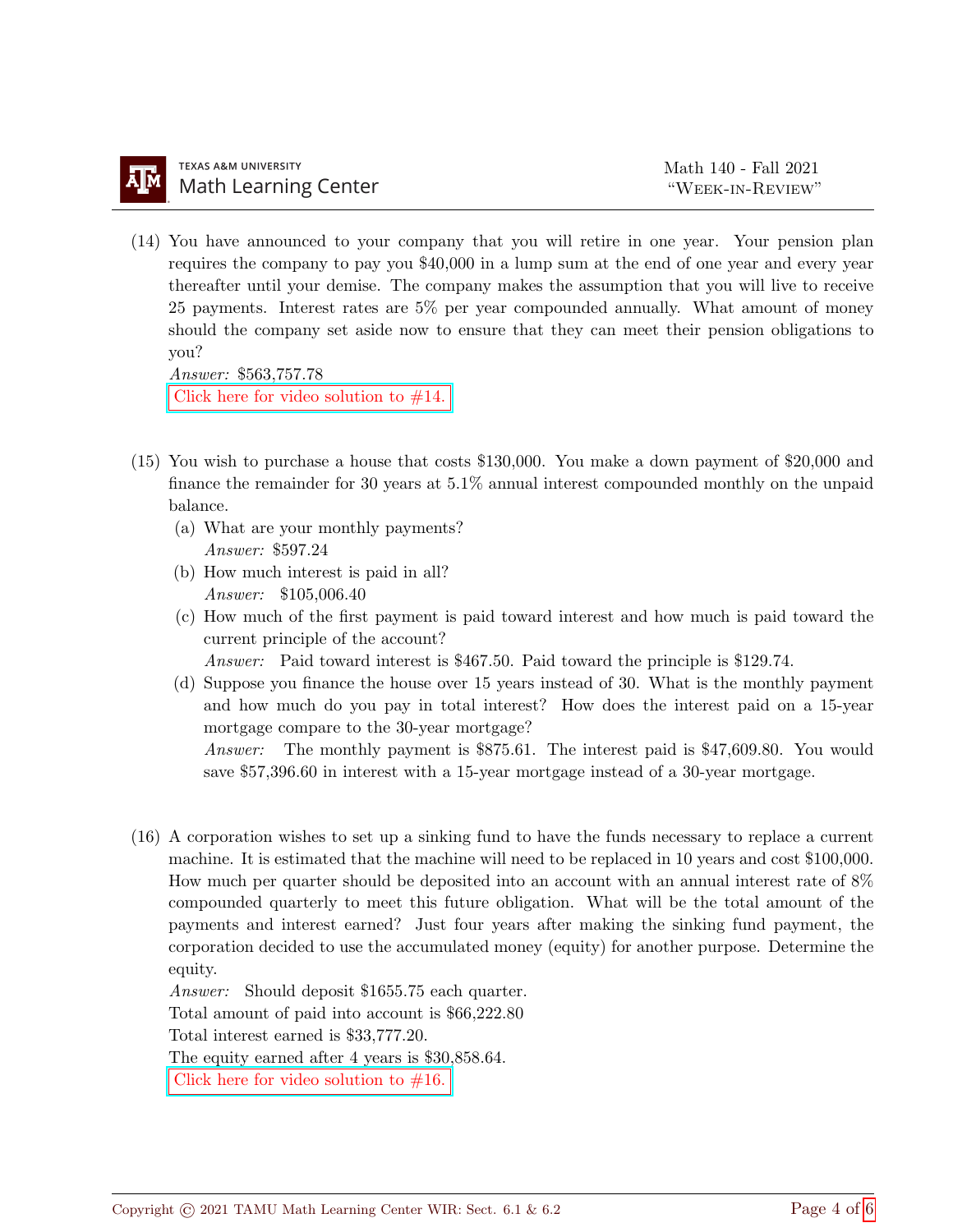(17) You wish to borrow \$20,000 from the bank to purchase a car. The bank charges interest at an annual rate of 4.2% compounded monthly and you finance the loan for 5 years. What must the payments be so that the loan will be paid off after the 5 years? 4 years? 6 years? Find the total interest paid on the loan for each of the different loan periods. Find the total interest paid on the loan for each of the different loan periods. Answer:

Payment for 5 year loan is \$370.14. Total interest for the 5 year loan is \$2208.40. Payment for 4 year loan is \$453.37. Total interest for the 4 year loan is \$1761.76. Payment for 6 year loan is \$314.73. Total interest for the 6 year loan is \$2660.56.

Click here for video solution to  $#17$ .

(18) You borrow \$3000 at 12% annual interest compounded quarterly for 2 years. Show, using an amortization table, how much of each payment is interest, how much is paid towards the principal, how much of the loan is paid off and how much is still owed each quarter. Answer:

| End of           | <b>PMT</b> | <b>Interest</b>                          | Toward    | Outstanding |
|------------------|------------|------------------------------------------|-----------|-------------|
| Period           |            |                                          | Principle | Principle   |
| $\left( \right)$ |            |                                          |           | \$3000      |
| 1                | \$427.37   | \$90                                     | \$337.37  | \$2662.63   |
| $\overline{2}$   | \$427.37   | \$79.88                                  | \$347.49  | \$2315.14   |
| 3                | \$427.37   | \$69.45                                  | \$357.92  | \$1957.22   |
| 4                | \$427.37   | \$58.72                                  | \$368.65  | \$1588.57   |
| 5                | \$427.37   | \$47.66                                  | \$379.71  | \$1208.86   |
| 6                | \$427.37   | \$36.27                                  | \$391.10  | \$817.76    |
| 7                | \$427.37   | \$24.53                                  | \$402.84  | \$414.92    |
| 8                | \$427.37   | \$12.45                                  | \$414.92  | $\$0$       |
|                  |            | Click here for video solution to $#18$ . |           |             |